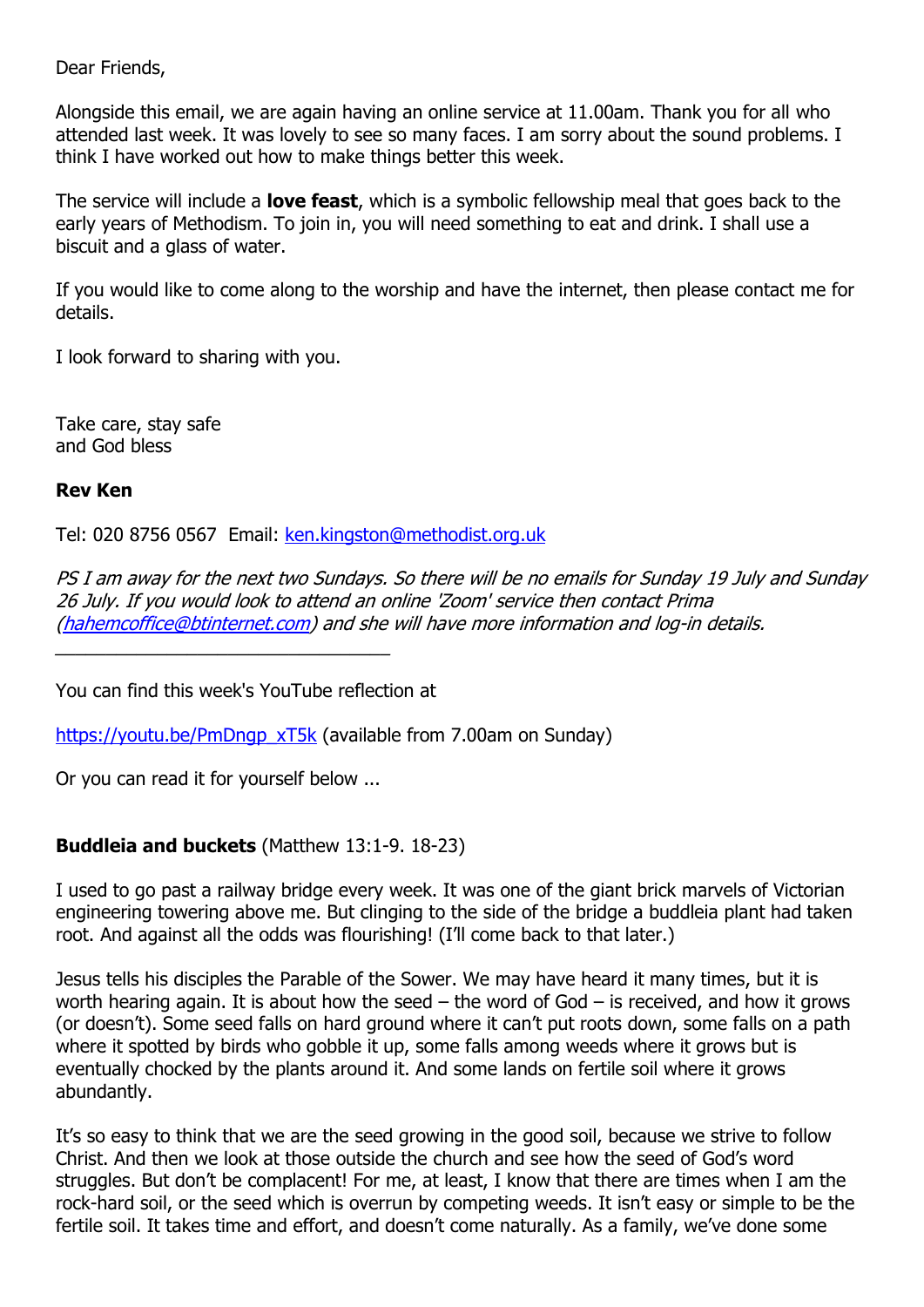gardening in the last few months. It's easy to plant the seed. It is the weeding, the feeding and remembering to water that takes the time and the effort. What are you doing to keep yourself a place where the word of Christ and take root and thrive in you? As more things open up and life returns to a new sort of normal, now is the time to establish a new routine of prayer, Bible reading and spending time with God that you can sustain and that will sustain you.

But it is not just ourselves we should be thinking about. What about others? What are we doing to help others be a place where the seed of God's word can take root and grow? Now, back to the buddleia. No one would imagine that high above on the side of a bridge would be a place for a plant to grow, But grow it does. Look out for the likely and the unlikely places where God can be found and encouraged. There have been reports of more people turning to the church and services over the last few months, despite our buildings being closed. What can you do to help people see it? If there's been a reflection that has spoken to you and you think might speak to someone else, could you have given them a copy and suggest that they read it, and perhaps you could talk about it with them. It can be easier for you and them than inviting to church on a Sunday morning.

But it's not just about what we do, it's also who we are in sowing the seed and tending the soil ...

A boy carried water in two buckets from the well. One was perfect; the other had several holes. Every time on the way back the leaky bucket would end up half-empty. The leaky bucket was sad and began to cry. The other bucket noticed and asked why. "I am imperfect and can't keep the water from pouring through the holes on my sides," explained the leaky bucket.

"But," said the bucket without holes, "look to the side of the road I passed over. It is barren." Then pointing to the flowers on the other side of the road, it said, "See these beautiful flowers? These are here only because of the water you sprinkle on them. They owe their life to you."

May all you do and are help others to receive the word of God. May it grow in you and in all whom you meet.

**Prayer for the week**

\_\_\_\_\_\_\_\_\_\_\_\_\_\_\_

God be with us, God be in us. God be around us, God be behind us. Sow in our hearts the good seed of love and joy and peace. May we be a blessing to the people around us. Amen. (from Roots)

## **Worshipping Together in Church**

Plans are in place in the hope that we can safely return to worship together from Sunday 2 August. However, to begin with, services will be different.

Before and leaving church, you will need to use hand sanitiser. We'll need your contact details because of the government's Track and Trace service. Although (at the moment of writing) masks are not required to be worn, there will be social distancing of one metre plus. Numbers attending worship will be limited and stewards will probably escort you to a seat.